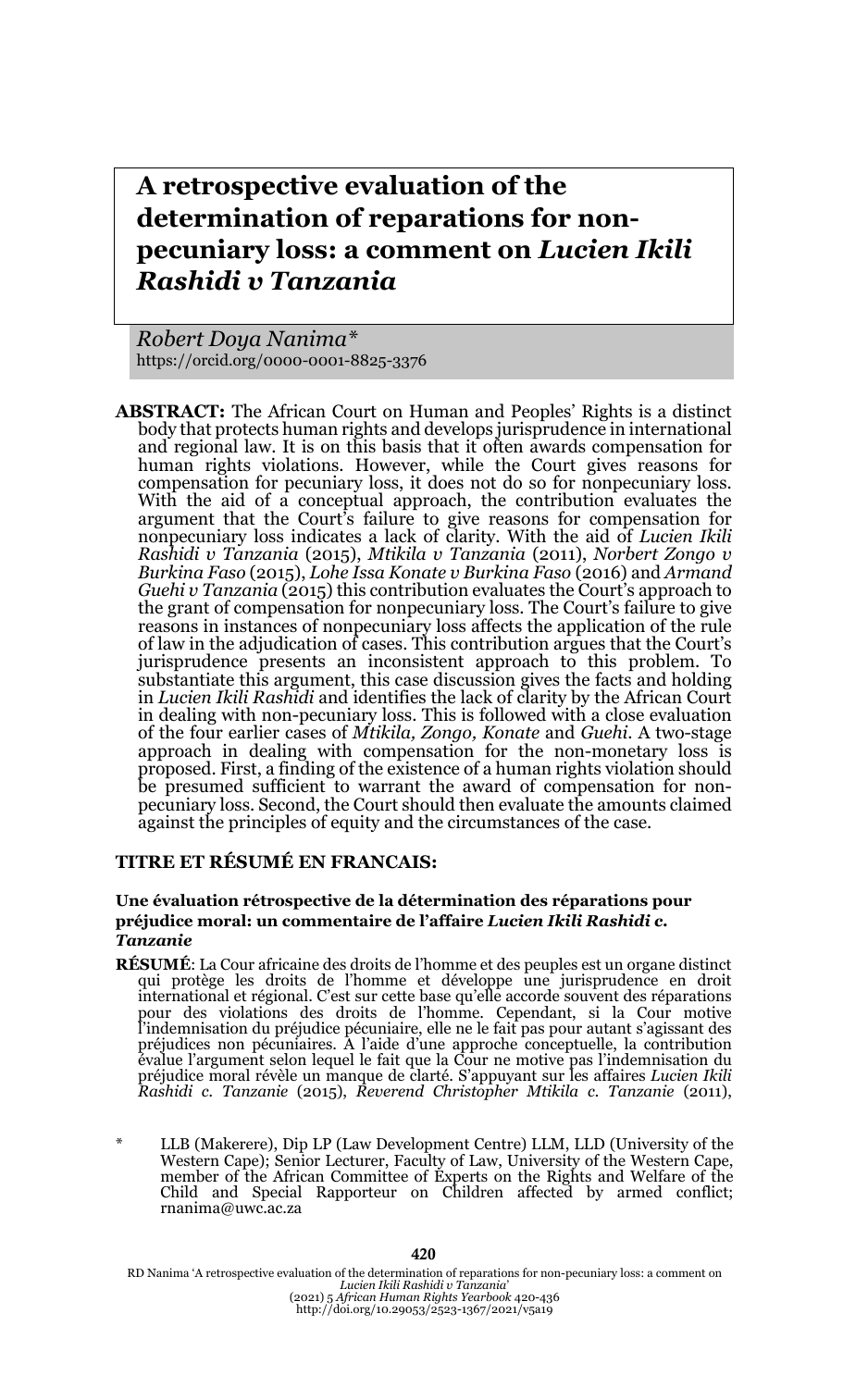*Norbert Zongo et autres c. Burkina Faso* (2015), *Lohe Issa Konate c. Burkina Faso* (2016) et *Armand Guehi c. Tanzanie* (2015), cette contribution évalue l'approche de la Cour concernant l'octroi d'une indemnité pour préjudice moral. L'absence de motivation de la Cour dans les cas de préjudice non pécuniaire affecte l'application de la règle de droit dans le jugement des affaires. Cette contribution soutient que la jurisprudence de la Cour présente une approche incohérente de ce problème. Pour étayer cet argument, cette discussion de cas présente les faits et le jugement dans l'affaire *Lucien Ikili Rashidi* et identifie le manque de clarté de la Cour africaine dans le traitement du préjudice non pécuniaire. Elle est suivie d'une évaluation approfondie des quatre affaires antérieures, *Mtikila*, *Zongo*, *Konaté* et *Guehi*. Une approche en deux étapes dans le traitement de la compensation pour le préjudice non pécuniaire est proposée. Premièrement, la constatation de l'existence d'une violation des droits de l'homme devrait être présumée suffisante pour justifier l'octroi d'une indemnisation pour le préjudice non pécuniaire. Deuxièmement, la juridiction devrait alors évaluer les montants demandés en fonction des principes d'équité et des circonstances de l'affaire.

**KEY WORDS:** compensation, non-material loss, remedies, reparations, rule of law

#### **CONTENT:**

| $\overline{2}$ | Facts and holding in <i>Lucien Ikili Rashidi</i> African Court of Human |  |
|----------------|-------------------------------------------------------------------------|--|
|                | and Peoples' Rights Application 3 of 2015 (28 March 2019) 423           |  |
| 3              |                                                                         |  |
|                | 3.1                                                                     |  |
|                | 3.2                                                                     |  |
| $\overline{4}$ |                                                                         |  |
|                |                                                                         |  |
|                | 4.1                                                                     |  |
|                | 4.2                                                                     |  |
|                | 4.3                                                                     |  |
|                | 4.4                                                                     |  |
|                |                                                                         |  |
|                |                                                                         |  |

### **1 INTRODUCTION**

Reparations refer to steps that a judicial body or tribunal hands down to a person or an individual who has wronged another, to repair the  $\frac{1}{2}$  consequences of a violation.<sup>1</sup> Some of the common forms of reparations include restitution, compensation, satisfaction, and guarantees of nonrepetition.<sup>2</sup> In comparison with remedies, reparations offer an effective method of ensuring that there is redress for a recognised human rights violation. Consequently, the process that ensures that the redress is effected, informs the reparations. Various scholars believe that reparations offer specific steps that render a remedy to be effective.<sup>3</sup> This definition contextualises reparations as a tool that validates access to justice.

From a historical perspective, reparations were limited to the national or domestic domain. This position changed in the *Factory in*

<sup>1</sup> D Shelton *Remedies in international human rights law* (2015) 7.

<sup>2</sup> B Bollecker-Stern *Le préjudice dans la théorie de la responsabilité international* (1973) 10.

<sup>3</sup> J Sarkin 'Providing reparations in Uganda: substantive recommendations for implementing reparations in the aftermath of the conflicts that occurred over the last few decades' (2014) 14 *Africa Human Rights Law Journal* 528.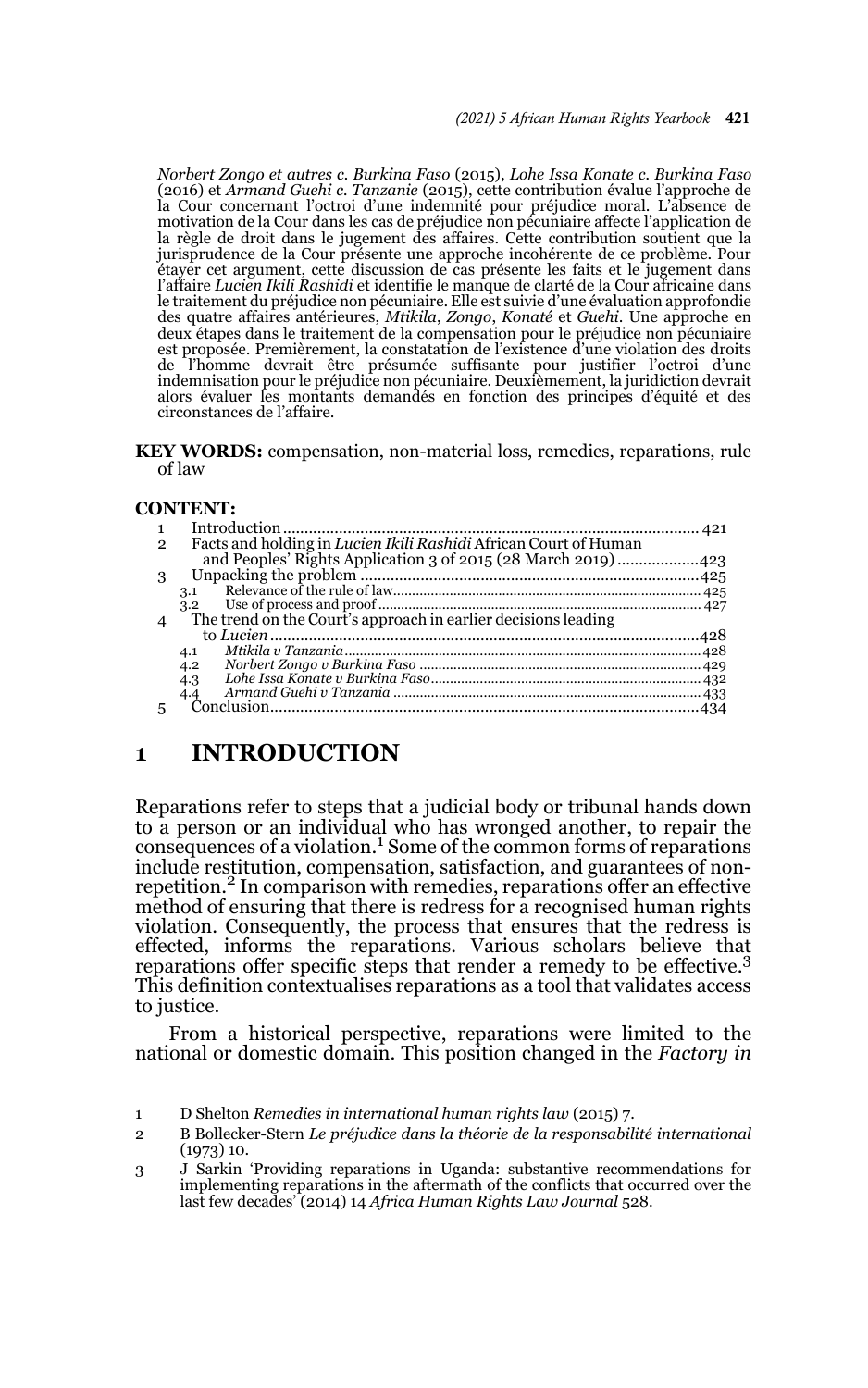*Chorzow Case,*4 where the Permanent Court of Justice stated that the reparation 'must, as far as possible, wipe out all consequences of the illegal act and re-establish the situation which would, in all probability have existed if that act had not been committed'.<sup>5</sup> This position was later extended to other international treaties such as the Universal Declaration of Human Rights,<sup>6</sup> the International Covenant on Civil and Political Rights,<sup>7</sup> and the United Nations Convention Against Torture. Other treaties include the Convention on the Rights of a Child,  $9$  the Optional Protocol to the Convention on the Rights of the Child on the involvement of Children in Armed Conflict,<sup>10</sup> and the African Charter on the Rights and Welfare of the Child.<sup>11</sup>

The current framework that guides the application of reparations is provided in the Basic Principles and Guidelines on the Right to a Remedy and Reparations for victims of Gross Violations of International Human Rights Law and serious violations of International Humanitarian Law.12 While these basic principles do not lay down new international or domestic legal obligations, they, however, identify modalities, procedures and methods for the implementation of the existing legal obligations under international human rights law and international humanitarian law.<sup>13</sup> It is also instructive to note the work of the International Law Commission (ILC) in its drafts article of state responsibility.<sup>14</sup> It also recognises various forms of reparations, such as restitution,  $^{15}$  compensation,  $^{16}$ rehabilitation,<sup>17</sup> satisfaction,<sup>18</sup> and guarantees of non-repetition.<sup>19</sup> The

- 4 *Factory in Chorzow Case (Germany v Poland)* 1927 PCIJ (Ser A) No 9.
- 5 *Chorzow Case* (n 4).
- 6 Universal Declaration of Human Rights, Adopted by General Assembly Resolution 217 A(III) of 10 December 1948, art 8.
- 7 International Covenant on Civil and Political Rights, 999 UNTS 171 art 2(3)(a),  $9(5)$  & 14(6).
- 8 United Nations Convention Against Torture, 1465 UNTS 85 art14 (1).
- 9 The Convention on the Rights of a Child 1577 UNTS 3 article 19.
- 10 The Optional Protocol to the Convention on the Rights of the Child adds value to the application of Art 19 of the Convention on the Rights of a Child (n 9).
- 11 African Charter on the Rights and Welfare of Children, CAB/LEG/24.9/49 (1990).
- 12 Basic Principles and Guidelines on the Right to a Remedy and Reparations for victims of Gross Violations of International Human Rights Law and serious violations of International Humanitarian Law, adopted vide Resolution A/RES/  $60/147$  at the 60th session, Agenda item 71(a) of the General Assembly 21 March 2006.
- 13 Basic principles (n 12) preamble.
- 14 Part II on art 28 of the ILC Commentaries, 2001.
- 15 Basic principles (n 12) rule 19.
- 16 Basic principles (n 12) rule 20.
- 17 Basic principles (n 12) rule 21. Rehabilitation as a form of reparation includes medical, psychological, legal and social services.
- 18 Basic principles (n 12).
- 19 Basic principles (n 12). Finally, the Basic Principles recommend the use of guarantees of non-repetition; largely aimed at requiring the state to take steps to ensure the prevention of the re-occurrence of the violations. These have been used by some international human rights bodies including the Rome Statute of the International Criminal Court.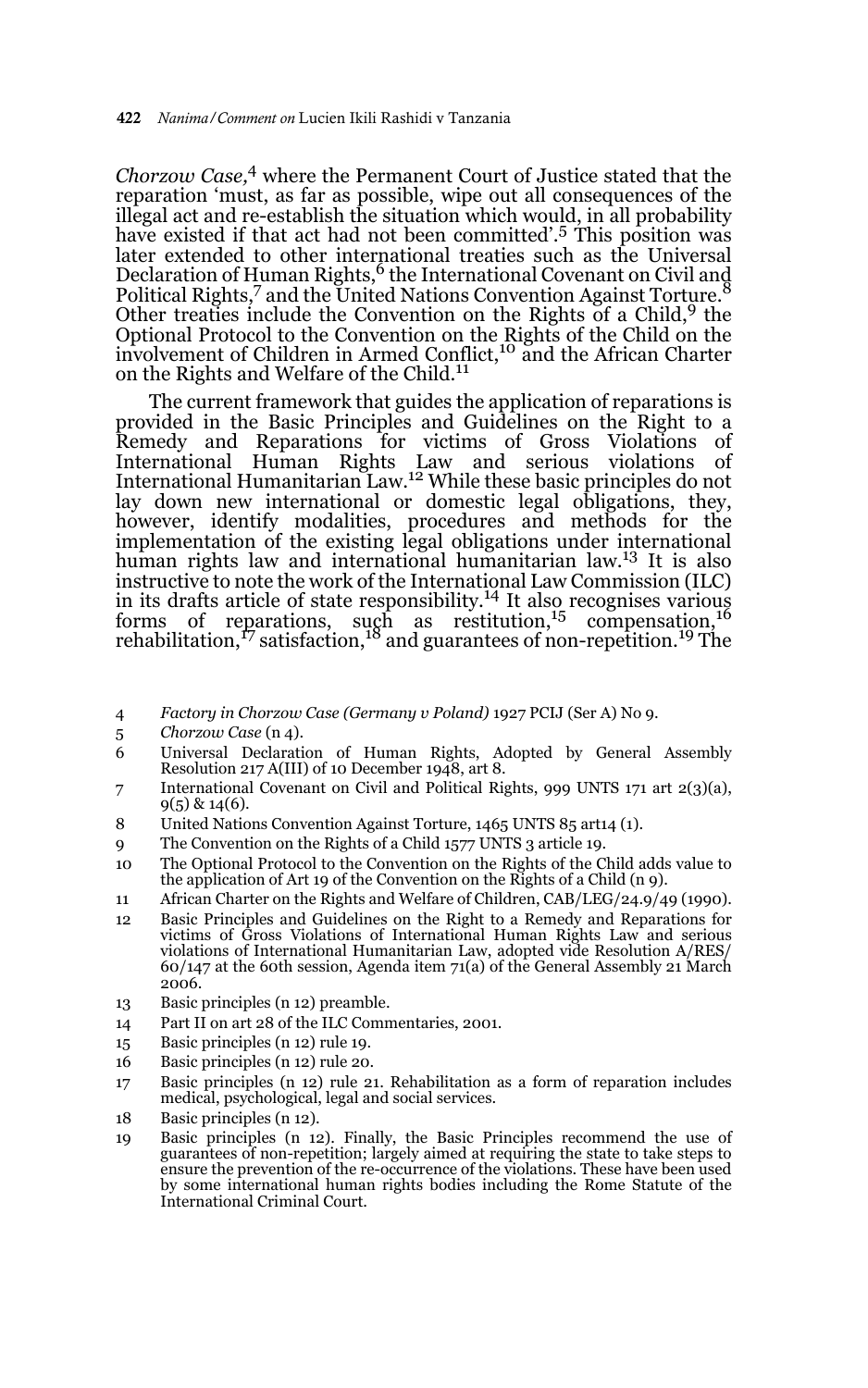principles that underscore the grant of compensation for nonpecuniary loss are governed by the decisions from the Court.

Considering the above, the African Court is situated in a position to develop jurisprudence on human rights, including reparations. It is argued that the failure to give reasons for compensation for nonpecuniary loss indicates a lack of clarity. At its core, the Court does not unpack or define the concept of the basis of equity as a critical aspect in determining non-pecuniary loss. This contribution gives the facts and holding in *Lucien Ikili Rashidi* and identifies the lack of clarity by the African Court in dealing with non-pecuniary loss. This is followed with a close evaluation of four earlier cases of *Mtikila*, *Zongo*, *Konate* and *Guehi*. A conclusion and recommendations to improve the Court's approach, follow.

## **2 FACTS AND HOLDING IN** *LUCIEN IKILI RASHIDI* **AFRICAN COURT OF HUMAN AND PEOPLES' RIGHTS APPLICATION 3 OF 2015 (28 MARCH 2019)**

In 1983, the applicant, a Congolese national from the DRC moved to the respondent state on a temporary visa, and his wife and children joined him in 1999.<sup>20</sup> In 2005, when he had filed a civil case in a local court, he lost his passport and applied through his embassy in Dar es Salaam for a replacement.<sup>21</sup> Although the embassy confirmed the process of replacing his passport, and the Tanzanian Police issued him with a certificate of loss of his passport.<sup>22</sup> On 9 June 2006, the Tanzanian immigration authorities arrested the applicant for illegal stay in the country.<sup>23</sup> His wife and children were also arrested and detained for five days before being produced in court on criminal charges of illegal stay. The DRC Embassy obtained an authorisation from the Tanzanian authorities for the applicant to be released and granted seven days to exit the country.<sup>24</sup> After his family exited the country in September 2007, the applicant filed a case against some immigration officers for illegal arrest and degrading treatment. In 2010, he added the Permanent Secretary of the Ministry of Home Affairs and the Attorney<br>General of Tanzania as parties to the case.<sup>25</sup> In January 2014, the High Court ruled that based on the applicant's illegal stay in the country, the applicant's arrest was lawful. He filed a request to the High Court for a copy of the proceedings to pursue an appeal to no avail. He was issued with a 'Notice of Prohibited Immigrant' and the request to have it waived to pursue his appeal was not granted.

- 21 *Lucien* (n 20) para 6.
- 22 *Lucien* (n 20) para 7.
- 23 *Lucien* (n 20) para 8.
- 24 *Lucien* (n 20) para 8.
- 25 *Lucien* (n 20) para 10.

<sup>20</sup> *Lucien Ikili Rashidi v Tanzania* Application 009/2015 (reparations) (decided 28 March 2019) para 4.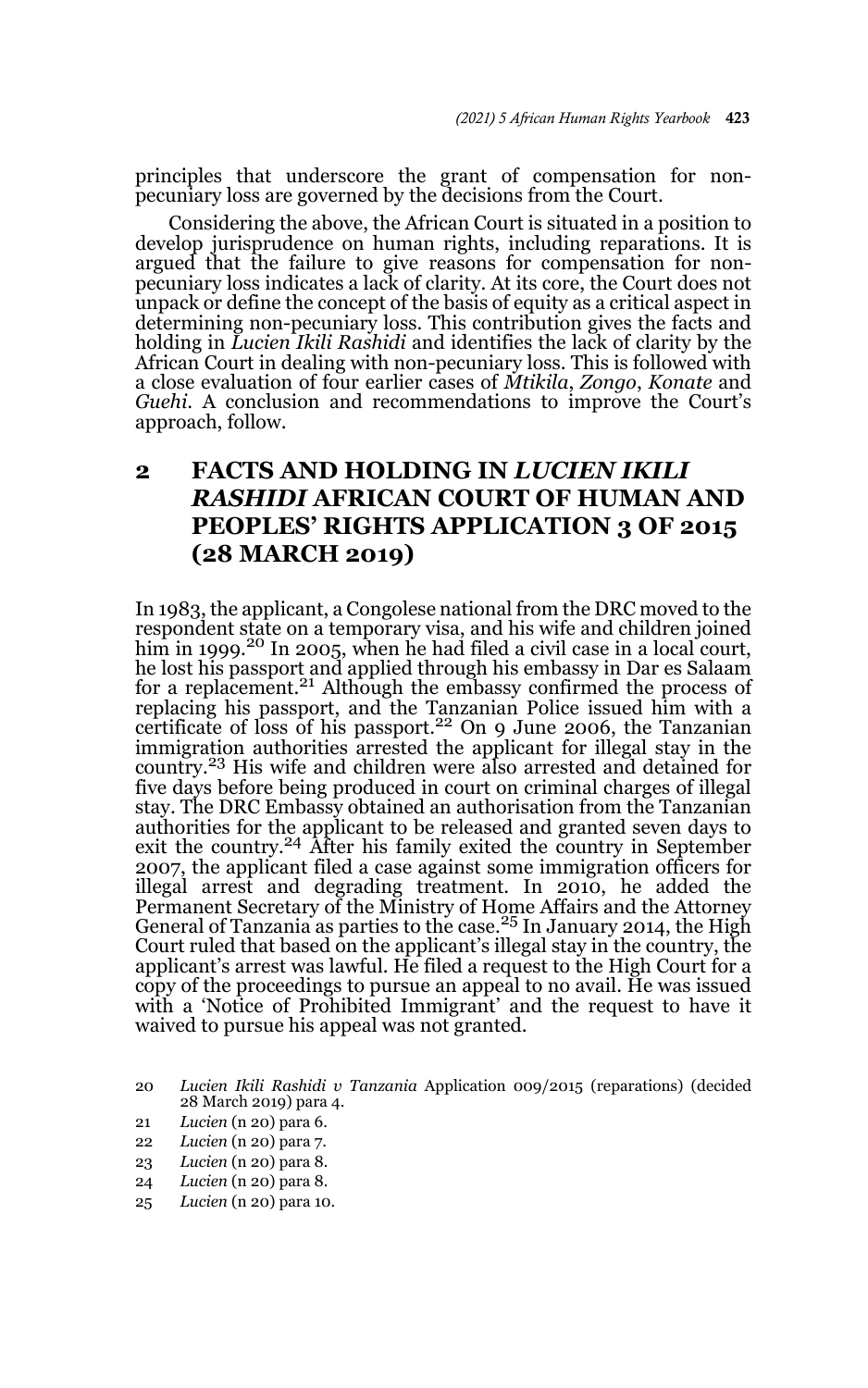He brought the application before the African Court seeking orders that the respondent state had violated the right to residence and free movement, the right to right to dignity, and the right to a fair trial, <sup>26</sup> movement, the right to right to dignity, and the right to a fair trial, <sup>26</sup> and reparations.<sup>27</sup> The applicant claimed eight hundred million Tanzanian Shillings (approximately 348 000 United States Dollars) for non-material loss and one thousand five hundred dollars for each of the indirect victims.28 The Court found that the respondent state had violated the applicant's right to integrity under article 4 of the Charter. In addition to all the rights specified above, the Court granted reparations for both pecuniary and non-pecuniary loss.29 It informed itself of the principles that guide the grant of reparations, thus, the applicant had to prove that the state had international responsibility, causation, the burden of proof, and *restitutio in integrum.*<sup>30</sup>

Concerning the prayer for non-pecuniary loss, the Court stated that, first, the findings of violations by the Court led to the presumption that a victim was entitled to compensation for non-pecuniary loss. Second, the Court ordered that the amount to be granted as the compensation had to be calculated on the basis of fairness and circumstances of the case.31 This use of these principles pointed to some expectations: the first principle is uniformly applied, the second principle is informed by the basis of equity or fairness and the circumstances of the case.<sup>32</sup>

The Court upheld the first expectation, but there was no in-depth reasoning on the application of the basis of equity principle and the circumstances of the case. As indicated in the introduction, the Court did not unpack or define the concept of the basis of equity and the circumstances of the case. The lack of guidance, it is argued, connotes a subjective application of the 'basis of fairness or equity, and the circumstances of the case' without communicating the reasons for the decision. This leads to the conclusion that it exercised its discretion as it deemed fit.33 While the author does not propose a definition of the key terms, there should be a uniform process in the application of this principle.

This was exacerbated by the grant of a reduced amount of ten million Tanzanian shillings (approximately 4 035 US Dollars). For nonpecuniary loss for indirect victims, the Court reduced the amount to one million Tanzanian Shillings (approximately 435 US Dollars). It should

- 26 *Lucien* (n 20) para 12.
- 27 *Lucien* (n 20) para 25(2).
- 28 *Lucien* (n 20) paras 132-133.
- 29 *Lucien* (n 20) paras 132-133.
- 30 The engagement of these principles is beyond the scope of this paper. This is, however, an indication of the principles in the Basic Principles.
- 31 *Lucien* (n 20) para 119; The court referred to previous jurisprudence of *Nobert Zongo* para 62. This principle has also been referred to as the basis of equity principle.
- 32 See the discussion of these concepts in the decisions in this comment.
- 33 *Lucien* (n 20) para 119; the court referred to previous jurisprudence of *Nobert Zongo* para 62. This principle has also been referred to as the basis of equity principle.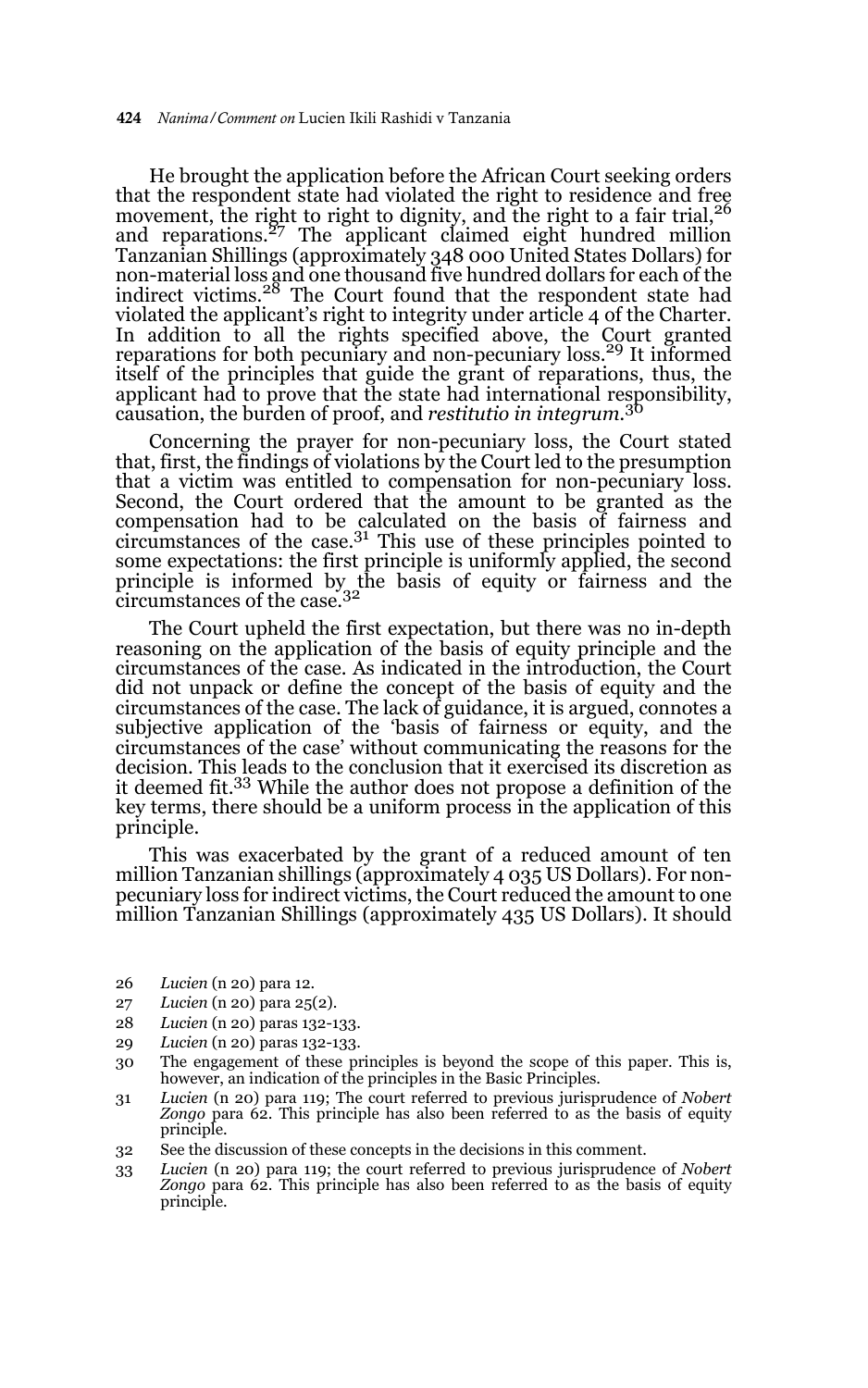be noted that the normative framework of the African Commission does not offer guidance on the concepts of equity of fairness and the circumstances of the case.<sup>34</sup> The closest guidance is in the following provision:

If the Court finds that there has been a violation of a human or peoples' rights, it shall make appropriate orders to remedy the violation, including the payment of fair compensation or reparation.<sup>35</sup>

Other instructive sources of reparations include the Declaration of Basic Principles of Justice for Victims of Crime and Abuse of Power that requires that victims access mechanisms of justice and prompt redress under national legislation.<sup>36</sup> A look at the guidelines on a fair trial and legal assistance in Africa shows insights into the need to use a 'victimsensitive approach' concerning reparation, through compassion and respect for their dignity and have access to prompt redress.37 This principle has not been engaged in the decisions leading to the grant of non-pecuniary compensation.

### **3 UNPACKING THE PROBLEM**

This section unpacks the research problem of the Court's failure to give guidance in dealing with compensation for non-pecuniary loss and the subjective application of the 'basis of equity principle' without due communication of the reasons for the decision. This brings to the fore, the relevance of the rule of law, and the proof and process to be used about the basis of equity and the circumstances of the case.

### **3.1 Relevance of the rule of law**

It is desired that a court offers substantive reasons for its findings as a practice.38 While this is usually tagged to the independence of the courts in the wider context of the three arms of government, adherence to the rule of law calls for the Court to offer well-reasoned judgments.<sup>39</sup> A reasoned judgment is punctuated by reasons the court uses to justify its evaluation of the law and the facts. It also points to the need to prove some aspects of the prayers sought; an evaluation of the position of the burden of proof; and the decisions by the Court. If the Court in the exercise of this discretion does not give reasons for its findings, but substantively reduces or increases the quantum of damages, the

35 Protocol (n 34) art 27(1).

<sup>34</sup> The concept of fairness is not provided for in the Protocol on the Statute of the African Court of Justice and Human Rights, 2008.

<sup>36</sup> The Victims' Declaration, adopted 29 November 1985 by GA resolution 40/34); The American Convention on Human Rights, 1985; art 63(1); American Convention on Human Rights, *Godínez Cruz v Honduras* (Interpretation of the Compensatory Damages) IACtHR, Ser C No 10, 17 August 1990, para 27.

<sup>37</sup> Principles and Guidelines on the Right to a Fair Trial and Legal Assistance in Africa, 2003.

<sup>38</sup> *Jacobs and Others v S* [2019] ZACC 4; 2019 (5) BCLR 562 (CC).

<sup>39</sup> Richardson ILM (2002) generally.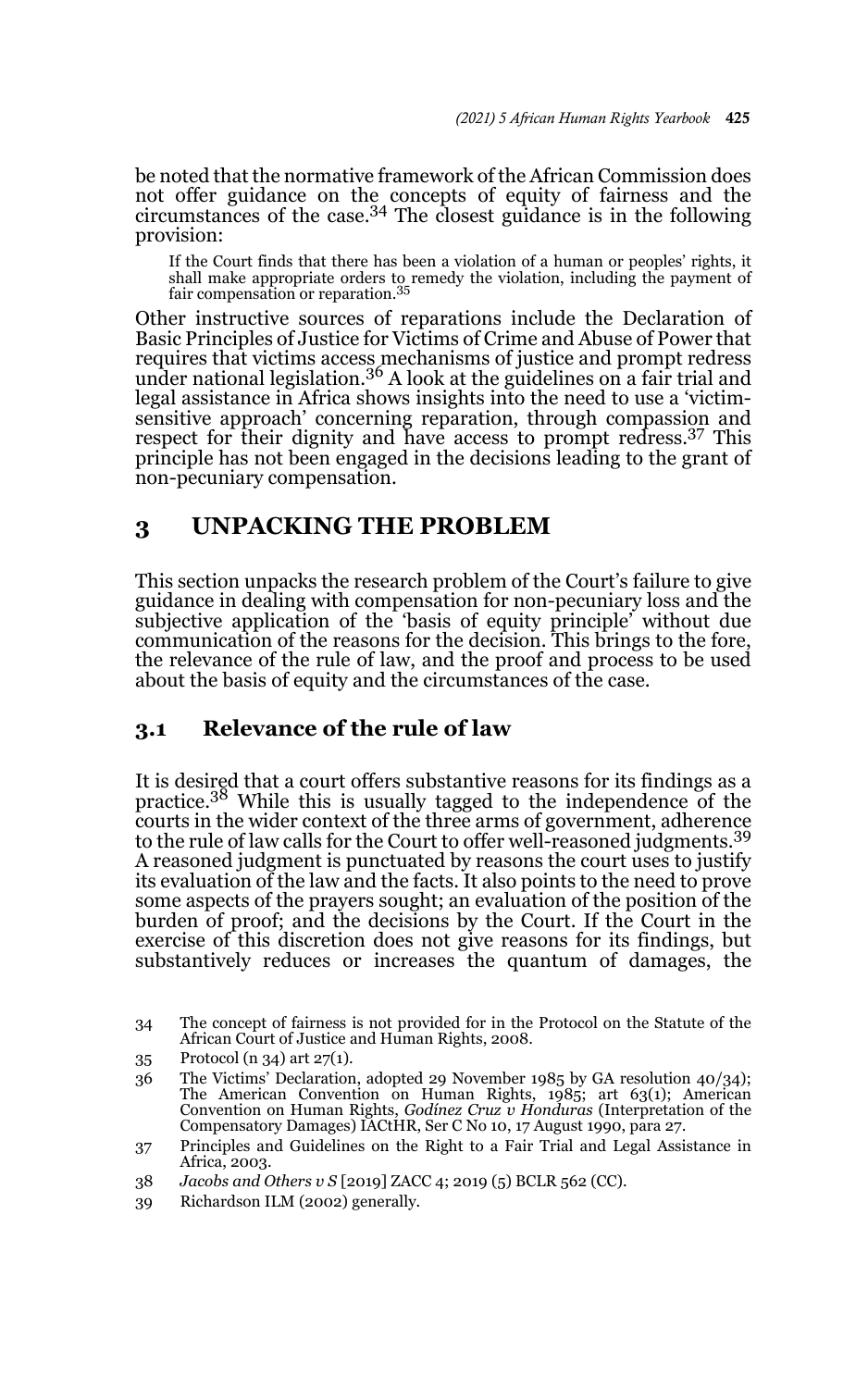aggrieved litigant is not accorded the right to a fair and speedy trial.<sup>40</sup> As such, this failure amounts to an abuse of the rule of law within the context of the procedural failure to offer reasons. It is not in doubt that a Court relies on the available evidence to quantify the amount of material compensation to a deserving party; the deserving level of scrutiny should also inform the grant of damages in the non-pecuniary loss.<sup>41</sup> The point of departure (as will be shown), that forms the crux of this contribution is the grant of reparations for non-pecuniary loss once the court finds a violation of one's rights under the African Charter. At its core, this contribution evaluates the mode through which a decision on the amount of pecuniary loss is arrived at, based on equity and the circumstances of the case in the determination of compensation.<sup>42</sup>

Consider a hypothetical whether one seeks non-material compensation of 20 000 US Dollars for moral prejudice due to the violation of his right to torture. While the Court may grant the nonmonetary compensation due to the violation, it would use the basis of equity requirement and the circumstances of the case to grant the 20 000 dollars. This process of the exercise of discretion that leads to the grant of said amount is tested to establish the engagement of the principle of rule of law by the African Court. In this regard, it is argued that the rule of law is dependent on how the Court subjects the consequential grant of the 20 000 US Dollars to a process, the onus of proof before arriving at the said amount. Based on the evaluation of its subjective or objective approach would subsequently inform its decision. It should be recalled that the African human rights system, requires that remedies have to be available, effective and sufficient.<sup>43</sup> It is further argued such a remedy that is within these bounds answers the erstwhile glaring questions of the nature of the court's evaluation; the reasons that inform the basis of equity of fairness, and the circumstances of the case. Where this process is not adequately clarified, the issue of the grant of non-material compensation will remain a fussy area.

Some principles may be borrowed from domestic courts concerning the need to give reasons for decisions that a court arrives at. The South African Constitutional Court has stated that despite the lack of an express constitutional or statutory provision requiring courts to furnish reasons for their decisions, a reasoned judgment is indispensable because it is a form of accountability by judges.44 In addition, it points to the greater picture of the rule of law within the adjudication sphere

- 40 D Slater & G Even-Shoshan 'Study on the conditions of claims for damages in case of infringement of EC competition rules' (2004) available https://bit.ly/3oYmzGg (accessed 27 May 2021).
- 41 JS Lee & JH Lee 'A case study on the recovery criteria of reliance damage in marine transport contract and charterparty' (2017) 333(4) *The Asian Journal of Shipping and Logistics* 245
- 42 There are cases where the Court leave this role to the domestic courts, which is beyond the scope of this case discussion. This contribution looks at instance where the Court decides the amount to be paid.
- 43 *Jawara v Gambia* African Commission on Human and Peoples' Rights, Communication 147/95 and 149/96 (2000) para 31.
- 44 *Strategic Liquor Services v Mvumbi* NO 2010 (2) SA 92 (CC), para 17.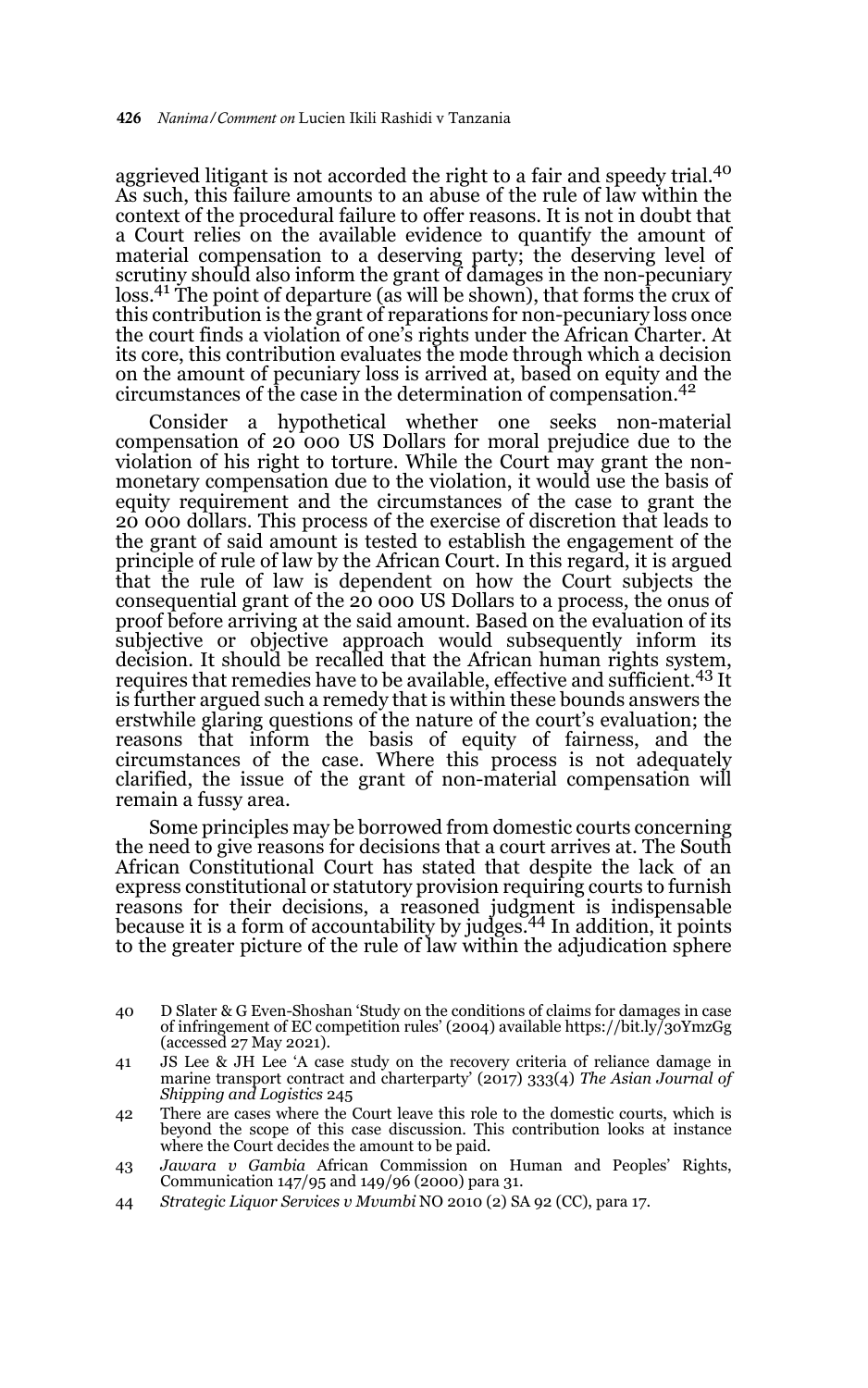that requires that judges do not act arbitrarily.45 It is further settled that the furnishing of reasons is an indication to the parties and the public, that the Court imbibes openness, transparency and discipline that curbs arbitrary judicial decisions.<sup>46</sup>

#### **3.2 Use of process and proof**

It is important to evaluate the use of process and proof and how it informs the basis of equity and the circumstances of the case to determine the amount that is to be granted as compensation in nonpecuniary losses.<sup>47</sup> Courts must be able to subject their decisions on each main issue to a process, proof thereof, in a manner that should<br>be acceptable to the litigant(s).<sup>48</sup> As such, the process requires that some principles are used to guide the facts in a given case in a manner that portrays objectivity other than subjectivity with a wide array of discretion. As such the court has to identify the issues that arise from the assertion of a party seeking to have a decision passed in his or her favour. It is argued that the collective engagement of the process and the onus of proof informs the reasoned judgment that is acceptable to a party that identifies with the decision. It is imperative that before the Court reduces or increases the quantity of reparation of non-pecuniary losses, it addresses its mind to the legal principles that, first, inform the equity of fairness and, secondly, the circumstances of the case. It is hoped that this will go a long way in ensuring that the applicant and respondent both receive well-reasoned judgments.

If these principles are not evaluated, the court will continue to hand down non- reasoned decisions on the aspects of non-pecuniary loss. As such, this will not help to ensure that the right to a fair trial to the applicant and the respondent state is followed to the letter. Conversely, the Court's objectivity in the grant reparations of a non-material will continue unabated. The issue of fairness in a court decision will be punctuated with a similar question on the Court's ability to maintain a fair trial for all the parties concerning from the inception to the conclusion of the trial.

<sup>45</sup> *S v Molawa; S v Mpengesi* (A388/2009, A421/2009) [2010] ZAGPJHC 157; 2011 (1) SACR 350 (GSJ) para 17. It is important in the informing the reasons of appeal, but this is beyond the scope of this contribution.

<sup>46</sup> *Mphahlele v First National Bank of South Africa Ltd* [1999] ZACC 1; 1999 (2) SA 667 (CC).

<sup>47</sup> *Lucien* (n 20) para 119. The court referred to previous jurisprudence of *Nobert Zongo*, para 62. This principle has also been referred to as the basis of equity principle.

<sup>48</sup> See *Lucien* (n 20).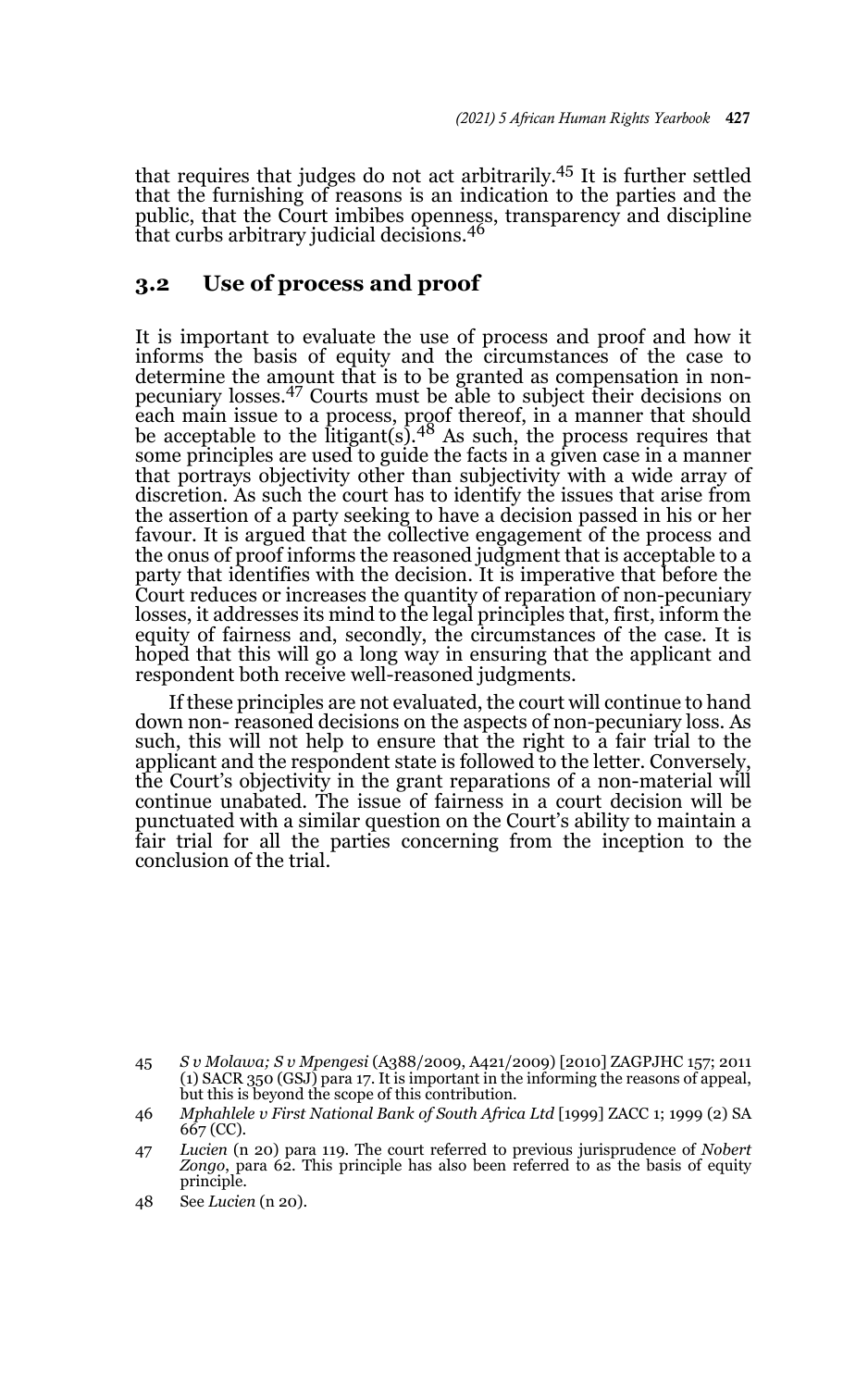## **4 THE TREND ON THE COURT'S APPROACH IN EARLIER DECISIONS LEADING TO**  *LUCIEN*

An evaluation of the trend of the Court on the grant of non-pecuniary losses questions the consistency of the approach by the Court; where it exercises discretion to grant compensation for non-pecuniary loss without showing how it deals with the process and proof (or the lack thereof) in arriving at the rate.

#### **4.1** *Mtikila v Tanzania*

In the first case of *Mtikila v Tanzania*, 49 the Court found that the applicant's right to freedom of association,<sup>50</sup> right to free participation in the governance of one's country<sup>51</sup> and the right to equality and equal  $\frac{1}{2}$ protection before the law were violated.<sup>52</sup> It should be noted that the violation of these rights arose out of the government's failure to ensure the applicant's enjoyment of his electoral rights. The Court identified that the reparations may be granted once the applicant has established that the state is obligated to make reparations as an element of positive international law.53 Concerning non-pecuniary damages, it stated that non-material damages may be offered for the moral damages and afflictions accessioned to the applicant as a direct victim, as well as emotional distress to family members of the victim as the indirect victims.54 Despite the existence of this principle, the facts did not disclose how the violation of the rights of the accused would lead to non-pecuniary loss. Three principles stand out from this case. First, the Court recognised the violation of the rights of the applicant; secondly, the Court recognised that the applicant was entitled to reparations based on the violations and thirdly; the applicant had to prove a nexus between the human rights violations and the compensation for the nonpecuniary loss. The first two requirements align with the position in *Lucien's* case. The third requirement implies a disconnect with the principle in *Lucien* which states that the proof of human rights violations is sufficient for the grant of compensation for non-pecuniary loss. The relevant portion of the ruling on reparations stated that

with regard to his claim for non-pecuniary damages, the Applicant has failed to produce any evidence to support the claim that these damages were directly caused by the facts of this case. The court will not speculate on the existence, seriousness, and magnitude of the non-pecuniary damages claimed. In any event, in the view of the Court, the finding of a violation by the Respondent in the Court's judgment of

- 49 *Mtikila v Tanzania* Application 11/2011 (decided 14 June 2013).
- 50 The African Charter (n 11) art 10, 13.
- 51 The African Charter (n 11) art 13(1).
- 52 The African Charter (n 11) art  $3(1)(2)$ .
- 53 *Mtikila* (n 49) paras 27, 28.
- 54 *Mtikila* (n 49) paras 34, 37.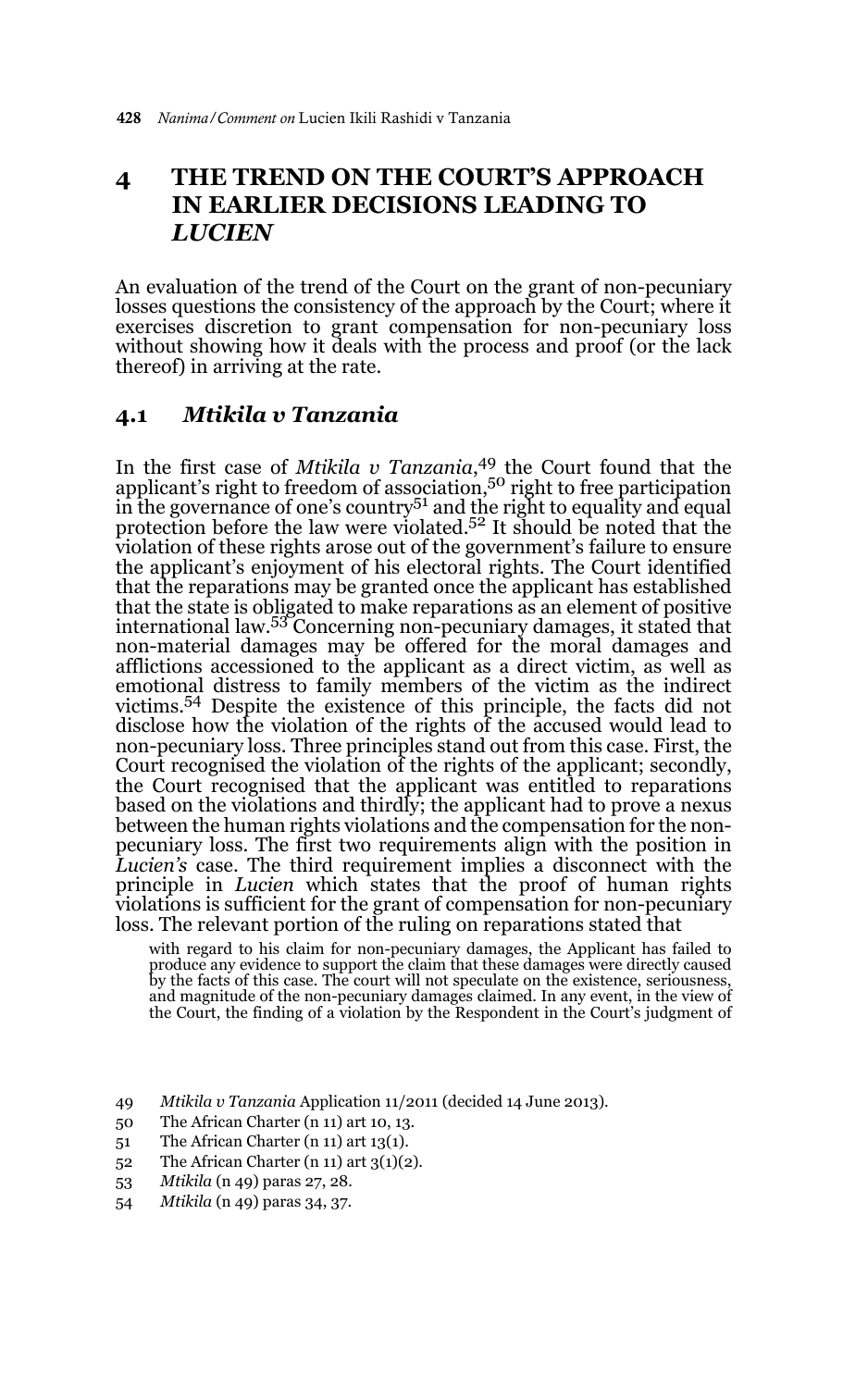14 June 2013 and the orders contained therein are just satisfaction for the non-pecuniary damages claimed.<sup>55</sup>

This is an indication that the proof of a human rights violation may not be sufficient to warrant the automatic grant of compensation concerning non-monetary loss. As such, the Court's requirement for the applicant to show a connection is an exception to the general rule. The explanation by the Court points to the failure to show the connection to mean that the orders on the violation on their own stand out as a form of satisfaction to the applicant. It suffices to states that since the court found that the applicant had not proved the connection, it had no reason to inquire into the basis of equity requirement and the circumstances of the case. In relation to *Lucien,* a few contradictions are evident. First, the presumption that a victim is entitled to compensation for non-pecuniary loss has an exception that requires that the applicant has to show a nexus between the human rights violation and the compensation that is prayed for. The failure to show this connection eludes the Court from establishing the rate of compensation. Retrospectively, the expectations in the application of the first principle and ultimate failure affect the operation of the second expectation of in-depth reasoning by the court.

Regard should, however, be placed on the nature of the rights that the Court found to have been violated. These were socio-economic rights relating to the right of an individual to participate in the elections and governance of his state. As such, the beginning point should be the analysis of the nature of the human rights violations, before applying the basis of equity requirement, and the circumstances of the case. It is added, that the court should have dealt with this issue differently, in light of the need to give reasons for its decision.

#### **4.2** *Norbert Zongo v Burkina Faso*

In a subsequent case of *Norbert Zongo v Burkina Faso*, the beneficiaries of the estate of Norbert Zongo brought this complaint against the respondent state for its failure to use diligence to apprehend, investigate, prosecute or try the persons responsible for the<br>murder of the deceased.<sup>56</sup> In the main application, it was contended by the estate of the deceased that the state had violated article 1 (on the obligation to take appropriate measures to give effect to the rights enshrined in the Charter); article 3 (equality before the law and equal protection of the law); article 4 (the right to life); article 7 (the right to have one's cause heard by competent national courts); and article 9 (the right to express and disseminate his or her opinion).57 The Court found that the respondent state had violated the deceased's rights under

55 *Mtikila* (n 49) para 37.

57 *Zongo* (n 56) para 8.

<sup>56</sup> *Norbert Zongo v Burkina Faso* Application (Reparations) 13 of 2011 (decided 5 June 2015), para 2.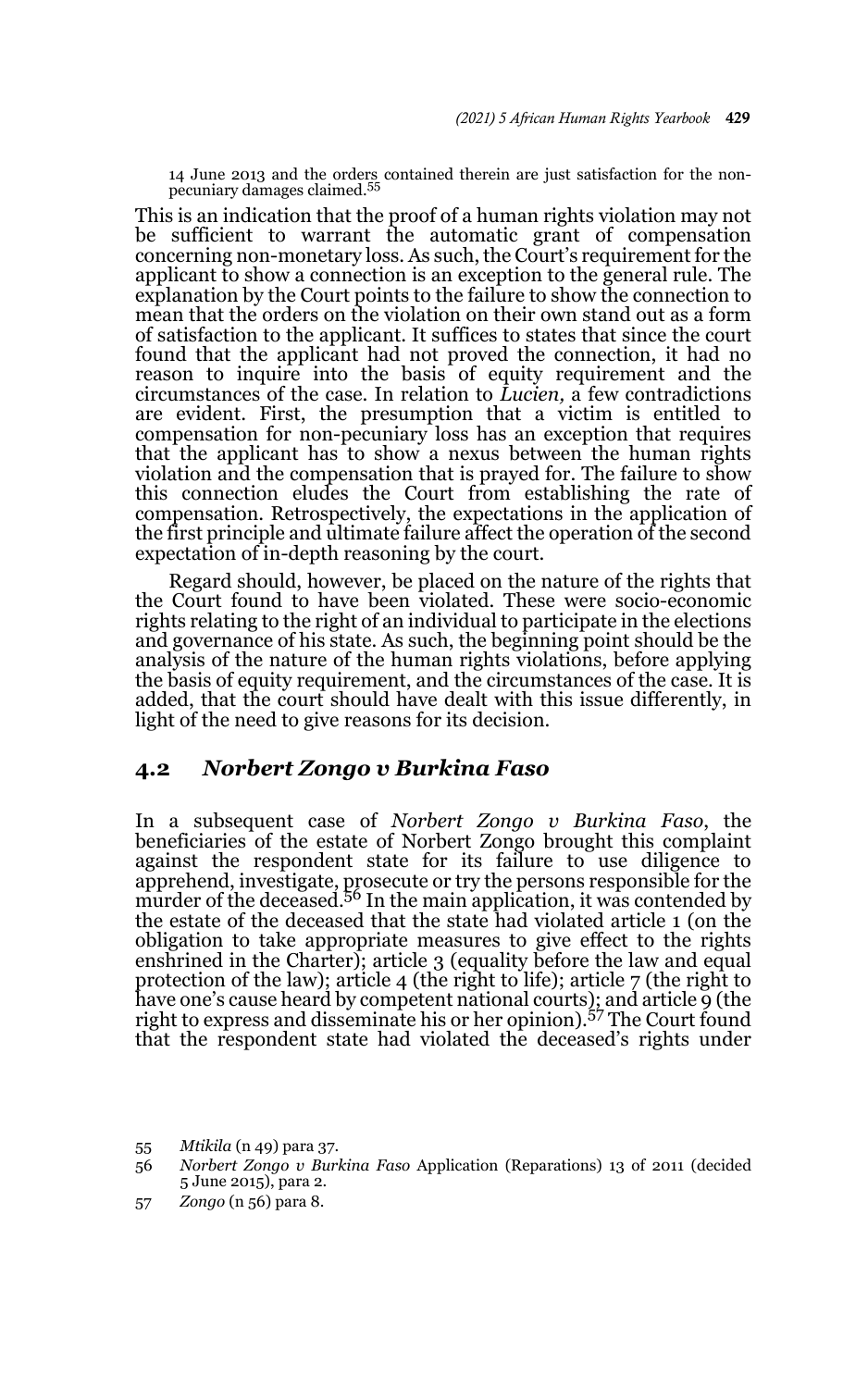articles 7 and 1 of the African Charter about the obligation to adopt measures other than legislative measures;58 and article 9(2) of the Charter. It, however, found that the respondent state had not violated articles 3 and 1 of the Charter as far as they related to the obligation to adopt legislative measures.<sup>59</sup>

The Court reiterated the same principles that govern reparations, thus; before reparations are granted, one has to show state responsibility to make reparations for the injury caused by the unlawful act.<sup>60</sup> Concerning moral prejudice, the applicants stated that on account of the pain, physical and emotional suffering, and the trauma that they suffered during the duration of the lengthy legal process of eight years.<sup>61</sup> As indirect witnesses, beneficiaries of Norbert Zongo claimed a lump sum amount of approximately 332 million CFA<br>(approximately 568 516 US Dollars).<sup>62</sup> In addition, the estate of the late Ernest Zongo claimed 115 million CFA (approximately 196 926 US Dollars).63 The beneficiaries of late Blaise Ilboudo claimed 70 million CFA (119 868 US Dollars),  $64$  while the estate of Abdoulaye Nikiema claimed 155 million CFA (265 422 US Dollars).<sup>65</sup> The Court reiterated the principle that non-material damages may be offered for the moral damages and afflictions accessioned to the applicant indirect victims.<sup>66</sup> It interpreted indirect victims to be persons who needed not be first heirs but close relatives who were inclusive of mothers, children and spouses, brothers and sisters of the victims.<sup>67</sup> It further stated that concerning proof of compensation for non-monetary compensation,

there is the presumption according to which violations of human rights and a situation of impunity regarding these violations causes grief, anguish and sadness both to the victims and their next of kin and that in such circumstances no proof is<br>required.<sup>68</sup>

From a general perspective, this assertion is a departure from the position in *Mtikila* where one has to prove a connection between the violation and the non-pecuniary loss. This position of the Court portrays the two cardinal findings in *Lucien*. First, that it is the practice

- 58 *Zongo* (n 56) para 203(3).
- 59 *Zongo* (n 56) para 203(4).
- 60 *Zongo* (n 56) paras 20, 21.
- 61 *Zongo* (n 56) para 33.
- 62 *Zongo* (n 56) para 36(i). This covered 149 million CFA for 43 beneficiaries, 25 million CFA for the spouse. 1 million CFA for each step mother, 15 million CFA for each child and 2 million CFA for each step sibling.
- 63 *Zongo* (n 56) para.36(ii). This covered 49 million CFA for 37 beneficiaries, 10 million CFA for the spouse. 1 million CFA for each step mother, and 2 million CFA for each step sibling.
- 64 *Zongo* (n 56) para.36(iii). This covered 30 million CFA for 7 beneficiaries, 10 million CFA for the father, 10 million CFA for the mother and 2 million CFA for each sibling.
- 65 *Zongo* (n 56) para 36(iv). This covered 29 million CFA for 4 beneficiaries, 10 million CFA for the mother, and 15 million CFA for the son and 2 million each sister.
- 66 *Zongo* (n 56) paras 34, 37.
- 67 *Zongo* (n 56) para 46. This was in line with the UN Basic Principles on Reparations, principle 8
- 68 *Zongo* (n 56) para 55.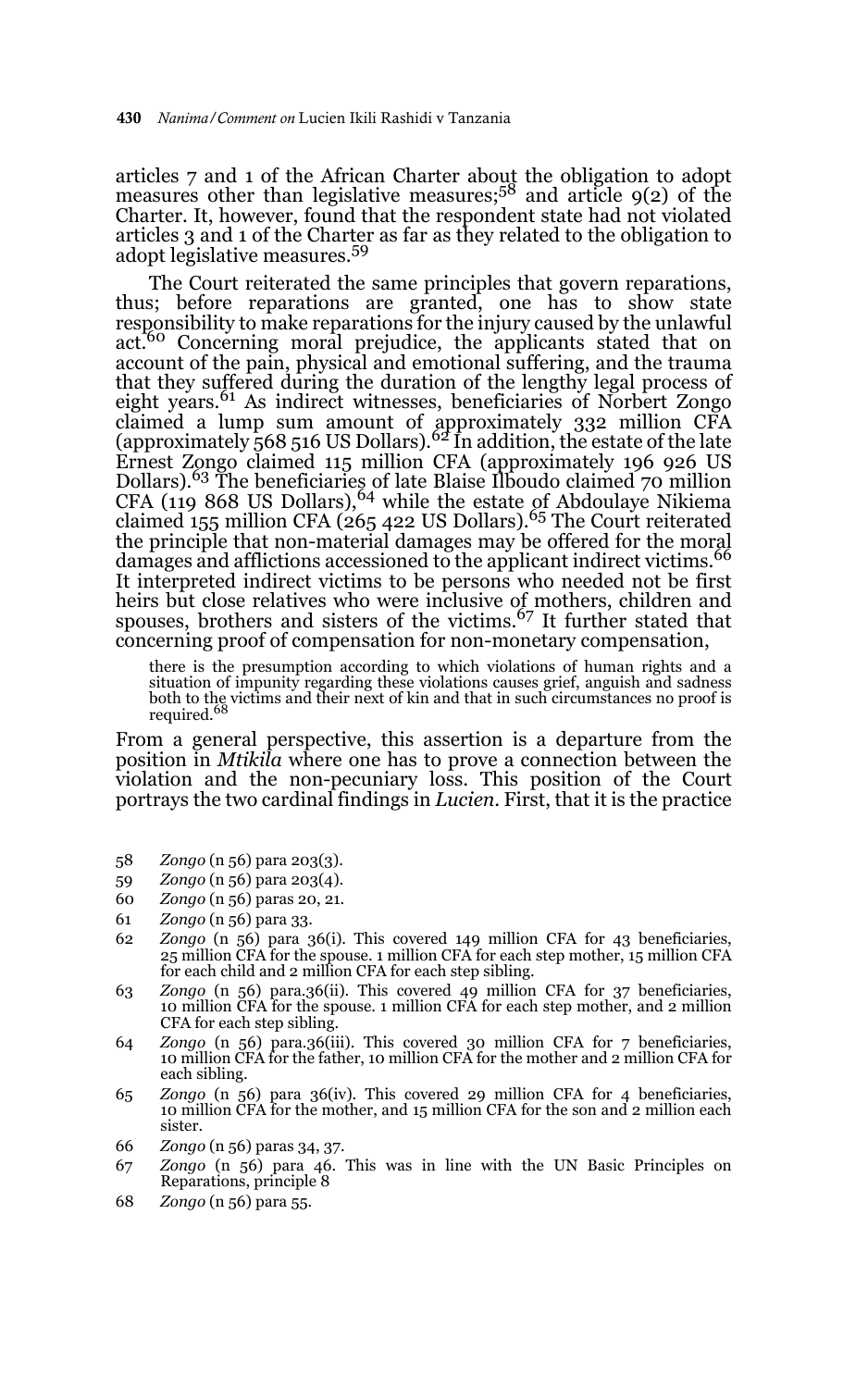of the Court to presume that a victim is entitled to compensation for non-pecuniary loss; and secondly, the amount to be granted as the compensation has to be calculated on the 'basis of fairness and circumstances of the case.69 It reiterates the expectations in *Lucien*, thus that the presumption is uniformly applied, and in addition, the compensation granted is based on equity or fairness and the circumstances of the case. While the case represents a departure from *Mtikila*, it confirms the lack of in-depth reasoning on the application of the basis of equity principle and the circumstances of the case in *Lucien*.

It may be argued that the Court contradicts itself and gives no reasons for departing from its position in *Mtikila.* The only plausible explanation that one adduces from the two decisions is, that the exception to this rule applies to the nature of rights that are violated. This is discernible from the reference to civil and political rights in *Zongo*; and the socio-economic rights in *Mtikila.* This poses a dire problem at the Arusha Court as far as it attaches different principles in determining reparations to the cases before it. This creates a bigger problem of the lack of equal protection before the law, especially where decisions are not adequately reasoned.

In respect of the various amounts claimed for moral prejudice, the Court stated that this would be done following an equitable consideration of the circumstances of each case.70 In comparison, in *Mtikila,* the Court does not bother to consider this position due to the lack of a nexus between the violation and compensation claimed. In *Zongo*, the Court does not give any principles to guide the interpretation and application of the concept of 'equity' or the 'circumstances of the case'. Rather, it considers the suffering that the victims have undergone for many years to qualify the grant of the amounts of non-monetary compensation as equitable and in accordance with the case.<sup>71</sup> The amounts that the court awards following its discretion are 25 million CFA (approximately 42 810 US Dollars) for each spouse, 15 million CFA for each child (approximately 25 686 US Dollars) and 10 million CFA for each parent (approximately 17 124 US Dollars).

A reflection of these figures illustrates two points. First, the Court did not directly substantiate on the use of 'equity' and 'circumstances of the case requirement' before arriving at the rates of compensation. Secondly, although the applicants sought to get reparations for beneficiaries, parents, spouses, children and other relatives; the Court qualified the nature of relatives who could receive compensation. Thus according to the circumstances of the case, the persons who suffered morally in varying degrees were spouses, children, fathers and mothers<br>of the deceased.<sup>72</sup> This is an indication that the Court offered reasons

<sup>69</sup> *Zongo* (n 56) para 119. The Court referred to previous jurisprudence of Nobert Zongo, para 62. This principle has also been referred to as the basis of equity principle.

<sup>70</sup> *Zongo* (n 56) para 61.

<sup>71</sup> *Zongo* (n 56) para. 62.

<sup>72</sup> *Zongo* (n 56) para. 50.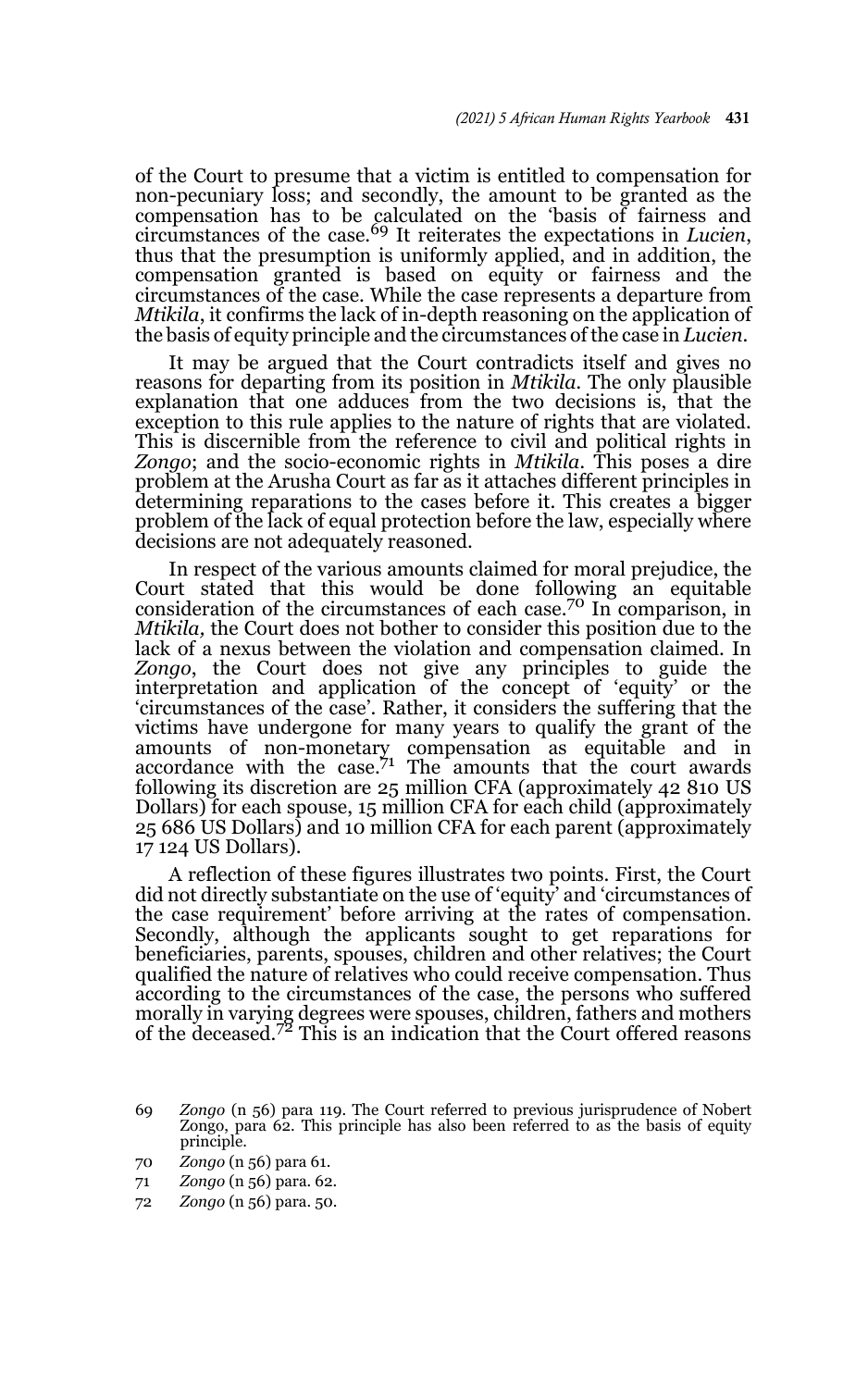for excluding relatives who did not fall in this group, which is a depiction of equity in light of the facts of the case. However, the reasons for the grant of the sums as compensation were not engaged. This is explained by the fact that each amount that the estate claimed, as compensation for a spouse, child, father or mother was granted.<sup>73</sup>

#### **4.3** *Lohe Issa Konate v Burkina Faso*

In the subsequent cases of *Lohe Issa Konate v Burkina Faso*74 and *Armand Guehi v Tanzania,*75 the applicants as direct victims sought the grant of compensation for non-pecuniary loss due to human rights violations. In *Konate*, the applicant was tried and convicted for the offences of defamation, public insult and the use of abusive language against judicial officers.<sup>76</sup> He was sentenced to  $12$  months imprisonment, a fine of 1.5 million CFA (about 3 000 US Dollars), damages of 4.5 million CFA (about 9 000 US Dollars), and costs of 250 000 CFA (about 500 US Dollars). 77 Other actions included the suspension of the weekly newspaper for six months.<sup>78</sup> He brought this application before the African Court seeking orders that the respondent state violated article 9 of the African Charter, article 19 of the ICCPR, and article 66 of the revised ECOWAS Treaty,<sup>79</sup> and an award of reparations.<sup>80</sup> Concerning compensation for non-pecuniary loss, the applicant sought 17 500 000 CFA (approximately 29 967 US Dollars).<sup>81</sup> The court found a violation of all the provisions referred to by the applicant as far as they placed a custodial sentence on defamation in the national laws, the payment of an excessive fine, damages and costs and the suspension of his newspaper for six months.

This case is important because it projects an applicant presenting his case in a detailed manner. As such, this case is peculiar for how the applicant presented his claim for compensation for moral prejudice in great detail.<sup>82</sup> First, he characterised the moral prejudice he was subjected to throughout the trial, conviction and imprisonment. Concerning the trial, the applicant's hearing, and sentence took place<br>the same day without regard to the principles of a fair trial.<sup>83</sup> This was exacerbated by the award of a fine that was beyond his means and the

- 73 As such the Estate of Nobert Zongo was granted the figures that it applied for as compensation for the spouse, child and parent. As for the estate of Ernest Zongo, Blaise Ilboudo and Abdoulaye Nikiema, they received the figures they applied for, with regard to fathers and mothers of the deceased.
- 74 *Lohe Issa Konate v Burkina Faso*, Application 004 of 2013 (decided 3 June 2016).
- 75 *Armand Guehi v Tanzania* Application 001 of 2015 (decided 7 December 2018).
- 76 *Konate* (n 74) para 2.
- 77 *Konate* (n 74) para 3.
- 78 *Konate* (n 74) para 4.
- 79 *Konate* (n 74) para 6.
- 80 *Konate* (n 74) para 6.
- 81 *Konate* (n 74) para 56.
- 82 *Konate* (n 74) paras 52-59.
- 83 *Konate* (n 74) paras 52-53.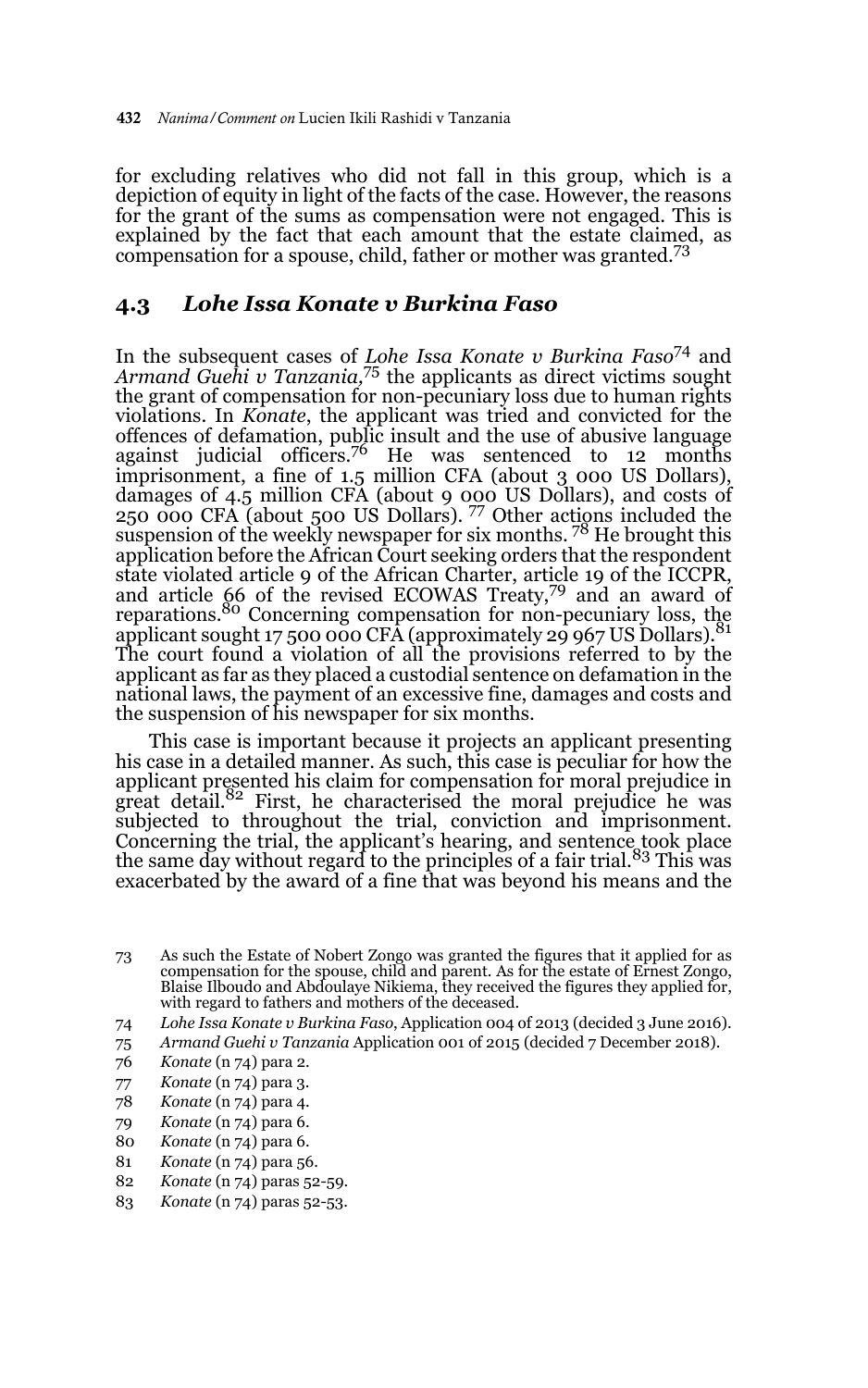subsequent imprisonment. $84$  Secondly, he explained the poor living conditions in jail and the trauma that his wife went through in trying to<br>provide for the family. <sup>85</sup> Thirdly, he also pointed to the trauma that his children went through as a result of his conviction. <sup>86</sup> Just like in *Zongo*, the Court recognised that 'moral prejudice is assumed by international courts in cases of human rights violations.'87 However, it did not subject the applicant's evidence to the existence of proof, the onus thereof before arriving at a decision. In the exercise of its discretion, the Court stated that 'the claim is exaggerated and based on equity, decides to reduce the amount to 10 000 000 CFA'.

A reference to two principles and the expectations in *Lucien* is important to guide our evaluation. The Court upholds the presumption that a victim was entitled to compensation for non-pecuniary loss, and the amount to be granted as the compensation had to be calculated on the 'basis of fairness and circumstances of the case.89 While the expectation of the first principle indicates the uniform application of the presumption, the Court still fails to develop jurisprudence on the use of the basis of equity or fairness and the circumstances of the case. The lack of in-depth reasoning on the application of the basis of equity principle and the circumstances of the case continues to thrive. In this regard, while the Court referred to the basis of equity, it did not add value to the term. Second, the court does not evaluate the facts on a moral prejudice that the applicant presented. Rather it simply referred to the amount as exaggerated. It would have been expected that the Court would relate the facts presented by the Applicant to establish whether they were proved, whether the applicant discharged the burden of proof, such that the court would have a reasoned decision. The referral to the amount as exaggerated without giving reasons was a mistake on the part of the Court. In addition, this is a departure from the trend in *Zongo,* which to a given extent evaluated the context of indirect victims. The case is, however, instructive on the role of the applicant in proving the amount of compensation for the non-monetary loss.

#### **4.4** *Armand Guehi v Tanzania*

A point of departure is evident in *Armand*, where non-pecuniary loss arising out of the violation of civil and political rights does not automatically result in the grant of any compensation for the non-monetary loss.90 The Court's decision was based on the principle in *Mtikila*, thus where the applicant cannot substantiate a link between

- 84 *Konate* (n 74) para 54.
- 85 *Konate* (n 74) para 54.
- 86 *Konate* (n 74) para 55.
- 87 *Konate* (n 74) para 58.
- 88 *Konate* (n 74) para 59.
- 89 *Zongo* (n 67).
- 90 *Armand Guehi v Tanzania* Application 001/2015 (decided 7 December 2018) paras 153, 169.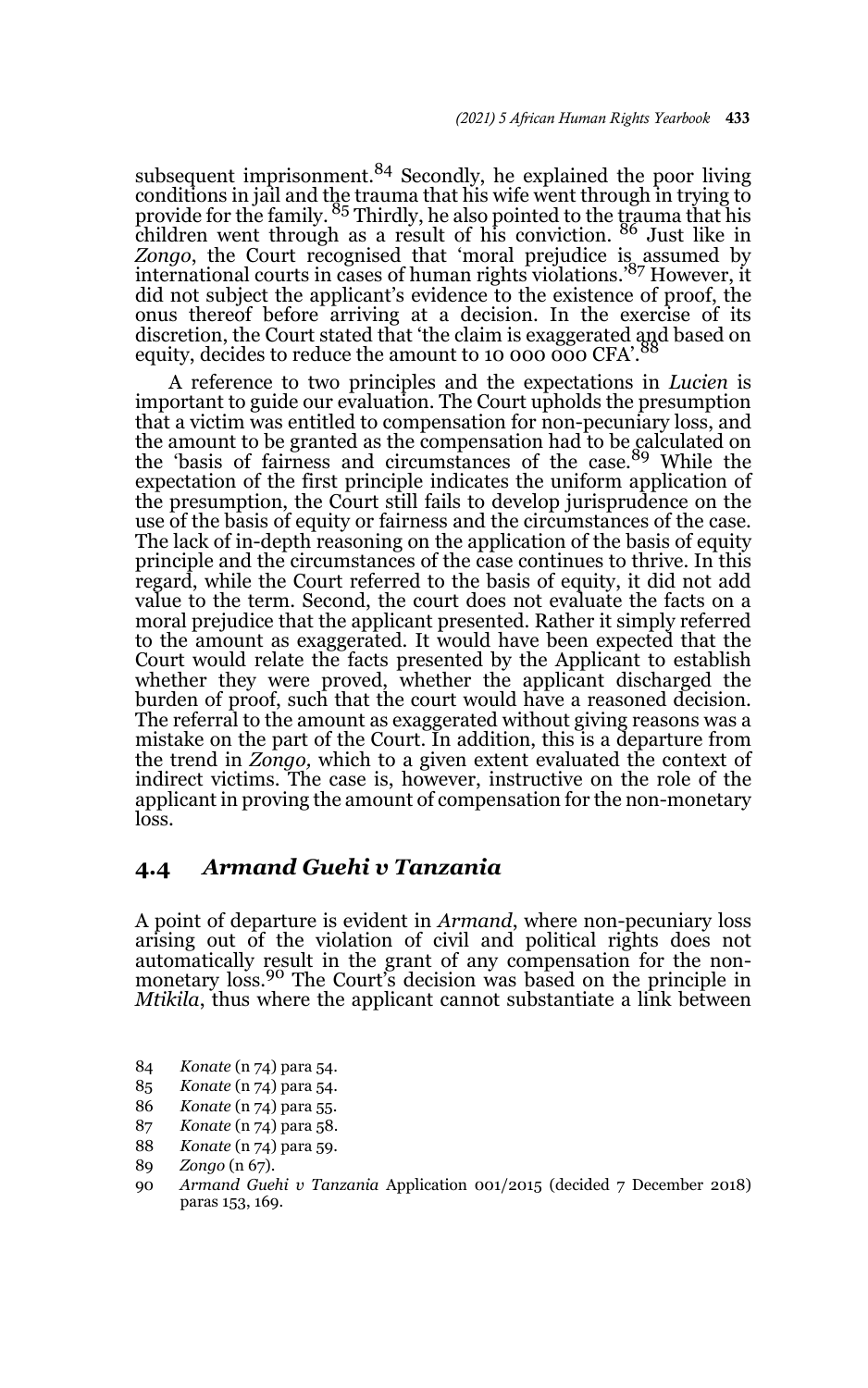the violation and the loss, then compensation cannot be granted. The court stated as follows:<sup>91</sup>

The Court notes that the same request for compensation is based on chronic illnesses and poor health due to lack and failure of treatment, physical and<br>psychological abuse, and delayed the trial. The Court further notes that the<br>Applicant does not adduce evidence that the Respondent State denied attention or its agents subjected him to abuse. As the Court found earlier, the actions complained of related to restrictions which are inherent to detention and imprisonment. The related claims are therefore dismissed.

In this regard, while the rights that were violated were civil and political in nature, the court held that the applicant could not prove a link because the violation was according to an order of imprisonment arising from due process.<sup>92</sup> In addition, the Court reiterated the principle that non-pecuniary loss is evaluated on the account of fairness<br>and the circumstances of the case.<sup>93</sup> This case, therefore, extends the nature of the violation to cover instances where the violations are in the exercise of an order of the court. This case represents a different approach from *Mtikila*. In *Mtikila*, the Court summarily denied extending the violation of a right as a presumption of proof of moral prejudice to the applicant. In *Armand*, the Court presumed the existence of moral prejudice and the applicant bore the burden to prove it.94 The questions that require reflection are, first; how to use the approaches in *Mtikila* and *Armand* to improve the practice of the grant of compensation for non-monetary loss and secondly; following the evaluation of *Zongo* and *Konate*, how one can improve the interpretation of the use of 'equity' and the 'circumstances of the court' in the grant of compensation for the non-monetary loss.

The case of *Armand* offers insights into the application of the principles in *Mtikila* and *Lucien.* First and concerning *Mtikila*, the exception to the presumption that a victim is entitled to compensation for non-pecuniary loss as far as s/he proves a connection between the human rights violation and the compensation is reiterated. However, the expectations flowing from the application of the first principle is affected by the lack of in-depth reasoning in the second expectation.

#### **5 CONCLUSION**

The Court's failure to give reasons, before offering a rate of compensation different from the amount prayed for by the victim, is a clog on the application of the rule of law in the adjudication of cases. The retrospective reflection on the decisions before *Lucien* indicates that there has been a lack of consistency in the application of the 'basis of equity and circumstances of the case' principle. This should be interpreted as a missed opportunity at the development of jurisprudence that either defines or guides the basis of equity and

- 91 *Armand* (n 90) para 179.
- 92 *Armand* (n 90) para 179.
- 93 *Armand* (n 90) para 177.
- 94 *Armand* (n 90) paras 177, 179.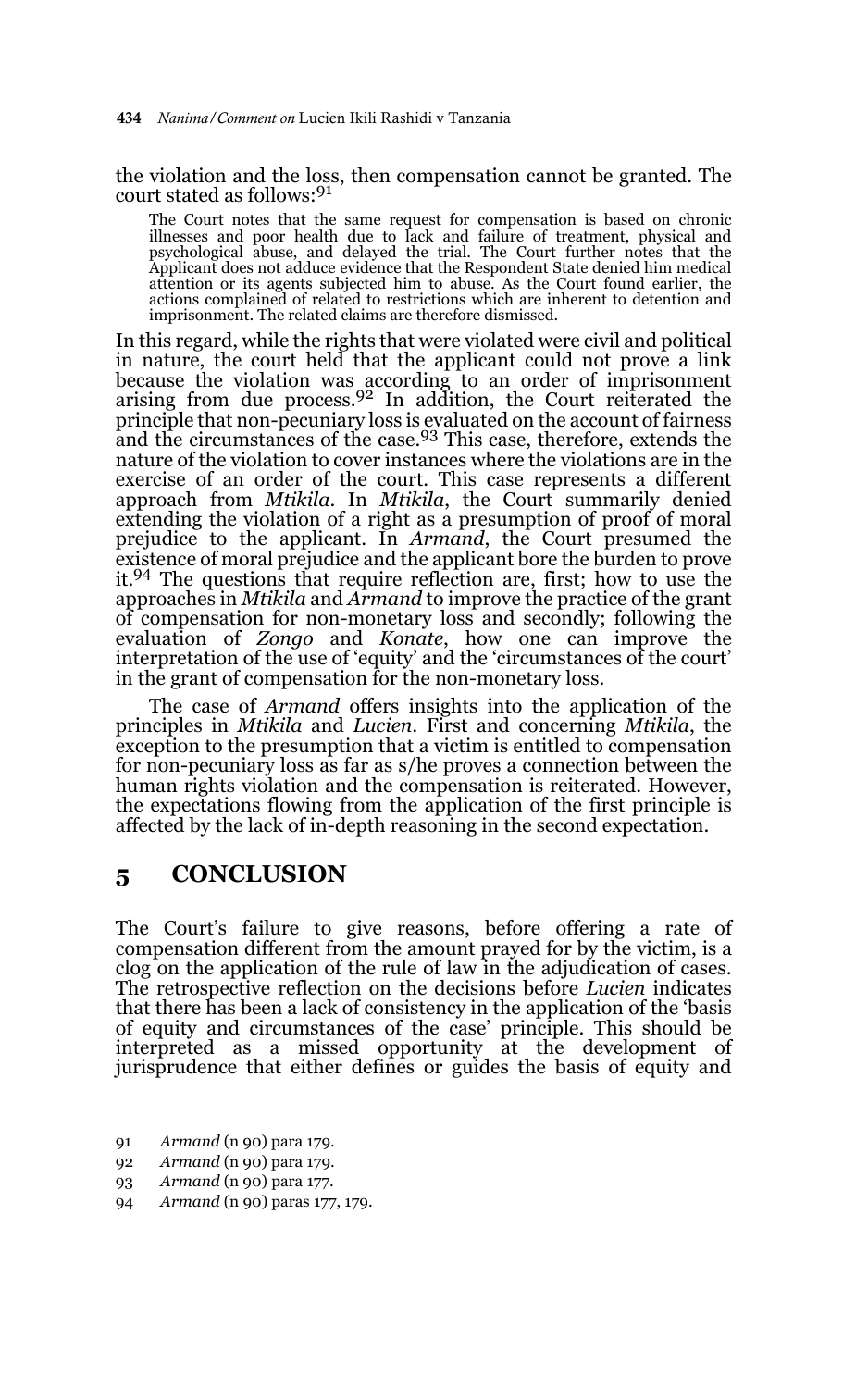circumstances of the case. This presents a lack of objectivity from the Arusha-based Court; and lends credibility to the position that the decisions at this juncture, are not adequately reasoned. The overall effect is a failed attempt at ensuring the rule of law through reasoned decisions.

The jurisprudence of the African Court has indicated that the violation of a human right is a presumption to the grant of compensation for non-pecuniary loss. The exception to this presumption may be where the violated right is, a social-economic right or as a result of an order of Court that limits the enjoyment of a given right. For this exception to affect the grant of compensation, the applicant should fail to show a link between the violation and the compensation claimed. It is proposed that the existence of this presumption should always be in favour of the applicant to the extent sought. However, the proof of the amounts claimed should shift from the current unclear and discretionary assessment to a discretionary and objective model. This will guide the Court is based on equity and the circumstances of the cases.

To further the proposition above, the Court should use a two-stage approach in dealing with compensation for the non-monetary loss. Concerning the first stage of the application of the principle, once the court finds that the existence of a human rights violation, it should presume that this is sufficient to warrant the award of compensation for non-pecuniary loss. The second stage inquiry should then question the amount the applicant claims. As such, the applicant has to, first; prove the link between the violation and the compensation sought, and secondly; by discharging the onus, prove the link. The Court would then be required to evaluate amounts claimed against informed principles of equity and the circumstances of the case. The effect of the two-stage approach ensures that the sums that the Court awards are as a result of an informed and reasoned judgment. This would tilt the scales to connote the existence of the rule of law through reasoned decisions on compensation in non-pecuniary matters.

This approach retrospectively deals with the facts surrounding the nature of the human rights that were violated in *Mtikila*. It is proposed that if the Court was to be subjected to a case where it would seek to follow the approach in *Mtikila*, it would end up giving a non-reasoned decision that would question its application of the rule of law within its domain. To ensure consistency, following the first stage of the inquiry, the Court would accord the applicant (in a similar case like *Mtikila* or *Armand*) the benefit of the established human rights violations as reason for the presumption of a grant of non-pecuniary loss. Thereafter, the victim, according to the second leg of the inquiry, would then have the onus to prove that the grant of sums applied for is linked to the human rights violation. This would be synonymous with the approach that the applicant used in *Konate* used to substantiate his claims for proof of the amount of compensation for moral prejudice. The Court would then apply the 'principle of equity' and 'the circumstances of the case' and give reasoned answers for its decision. It is argued that this will lead to the organic development of the concepts